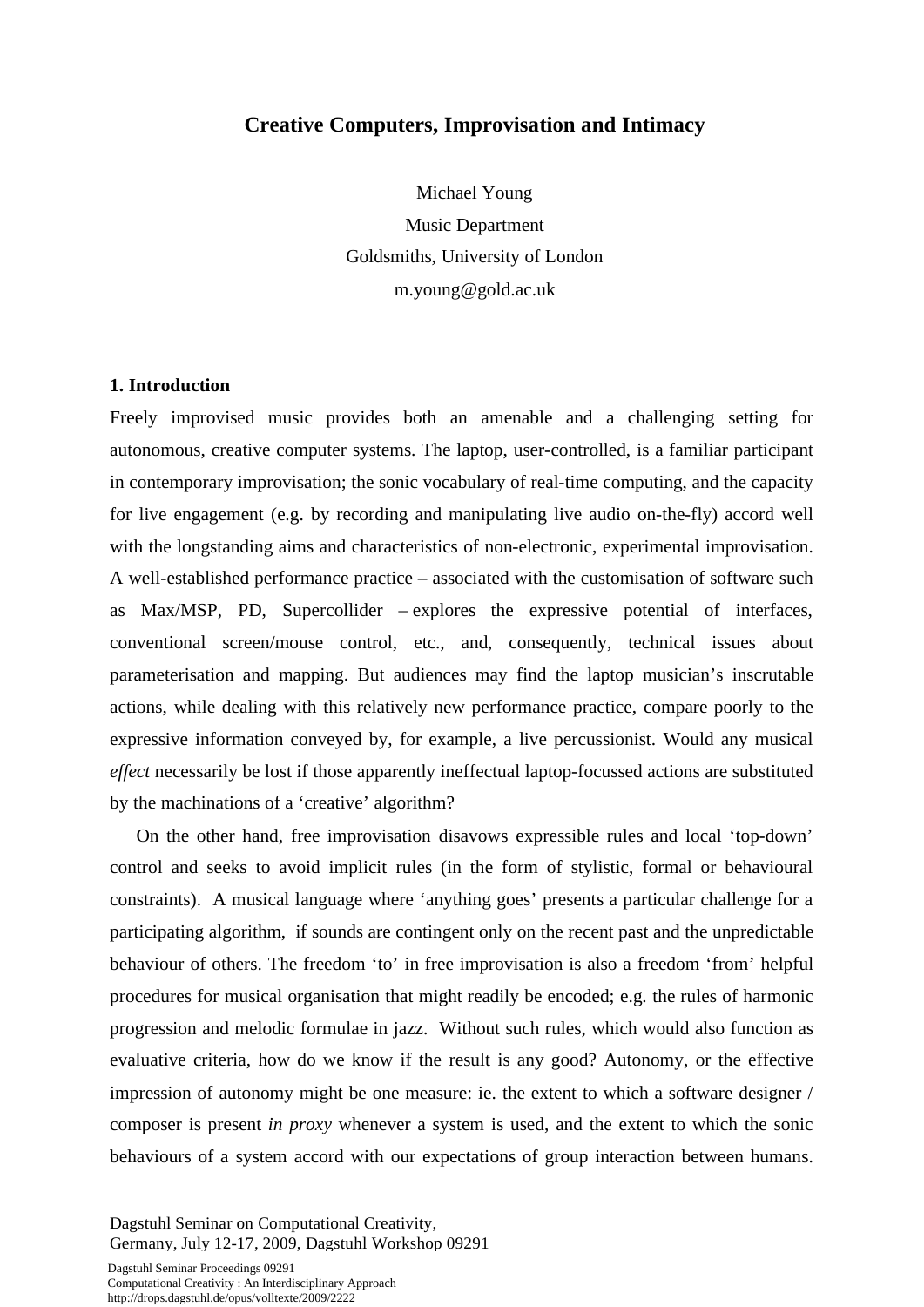The two terms discussed below, adaptability and intimacy, might be characteristics of this dual autonomy, and reflect this author's recent interests as a composer and improviser in developing the *\_prosthesis* 'compositions' and other related work.

### **2. Adaptability and Intimacy**

The term *live algorithm* has been coined to describe the theoretical notion of a computational system able to collaborate effectively with human performers; i.e. participate in musicmaking on an equal footing [1]. It is the focus of the Live Algorithms for Music (LAM) network, established since 2004 with UK EPSRC support [2]. There are potentially many requirements of a successful LAM system in practice.

If live, improvised sound is thought of as a shared environment, **adaptability** is the ability to acclimatise, demonstrable in changes of behaviour, offering an inference that the behaviour may in turn modify the sonic environment. The unfolding temporal structure of a musical event (performance, composition) could be interpreted as a process of adaptation in the most abstract terms, i.e. without reference to a composer's or interpreter's intention. Sonic materials might be heard as agents that present, modify and re-present according to the emergent environment context; an autonomous 'living' music responding to its own environment. Perhaps computer music can be heard like this too, without reference to the computer's imagined 'intention', and without reference the now absent human laptop operator.

Computer models of adaptation are well established and successful in computer-based creativity, including music [3]. But it is readily arguable that a neo-Darwinian model of biological and environmental change fundamentally redefines our idea of the creative process; it does not emulate it. Adaptation is a useful concept in free improvisation with autonomous computers because it evades the potential pitfalls of anthropomorphism. If all performers adapt to sound (the environment), rather than trying to adapt to one another, this is comparable to the biological process of stigmergy [4] [5]. Interaction only occurs between performer and the environment and, separately, between the machine and its environment, so the products of adaptation can be regarded as equivalent, and equally significant, and the difficulties and paradoxes raised by supposed human/machine mutual interaction are avoided. It is then inconsequential whether the interactions depend on a machine algorithm or human cognition (but the process of adaptation itself does not need to be offered as intrinsically interesting or creative).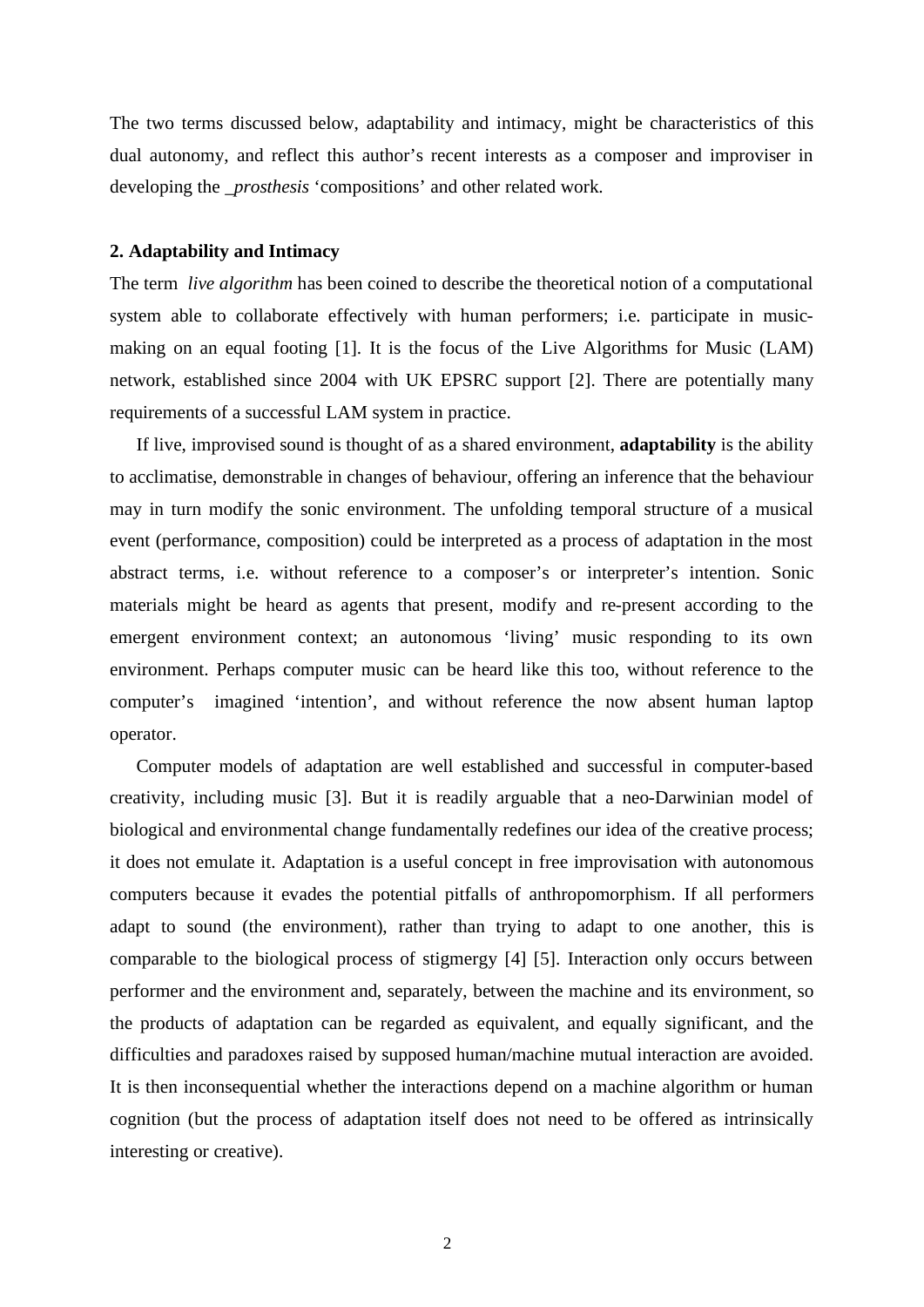Nevertheless, many human performers like to communicate, and express, in a personal, direct, way or at least believe that they do at the time. They may also wish to respond ('adapt') to an earlier, remembered state of the sonic environment, not the current state. But, although performers may wish to communicate directly with a machine as an equivalent participant, they clearly cannot. George Lewis's term 'emotional transduction', defined as a 'bi-directional transfer of intentionality through sound' [6] established that communications should occur in and of the medium itself, not directly and intrusively (i.e. via controllers, laptop screens, etc). However, his definition suggests that a performer's original intentions are preserved and reflected in a machine's response. This assertion demands a leap of faith, but illustrates the very significant need for performers to develop an empathetic relationship with fellow musicians, so this is an essential, if passive, property of a live algorithm.

Improvisation is widely understood as a social as well as cognitive process, which involves continuous social interaction based on mutual listening and multiple, simultaneous strands of monitoring, comprehension and action. A social, rather than biological, discourse might help us design and understand live algorithms that can be used in real life.

Understood as a structured social process, human improvisation (jazz, free etc.). can be analysed in a similar way to other task-orientated social experiences: Goals are identified by group members – who actively assume and cast roles – in order to adapt to the changing environment. Goals might be attributable to 'supra-personal' social facts, (such as norms of acceptable behaviour, actions consistent with expectations or requirements). Even so, an entirely new, shared history evolves as the cooperative experience develops. Players become aware of the appropriateness of their response to others' contributions and appraise their own ability to initiate behaviour from others, by proxy in the shared environment. Any computer system attempting to engage in such a complex network of behaviours would need capacities for both transparency and opacity.

**Intimacy** is a key measure of social interaction. In music technology, 'intimacy' is equated with notions of immediacy or physical sensitivity, and is accepted as a value measure in the design of tactile or visual controllers [7] [8]. In this context – for instance performing with a custom-designed, sensitive device – intimacy is identified with the extension of the self; the musical device becomes a prosthetic. Tactile feedback, responsiveness, a close relation between action and sonic outcome; these and other factors are recognised as attributes of this 'control intimacy', just as they might be with a conventional musical instrument. But no matter how successful this intimacy, it is an experience hard to share with an audience, and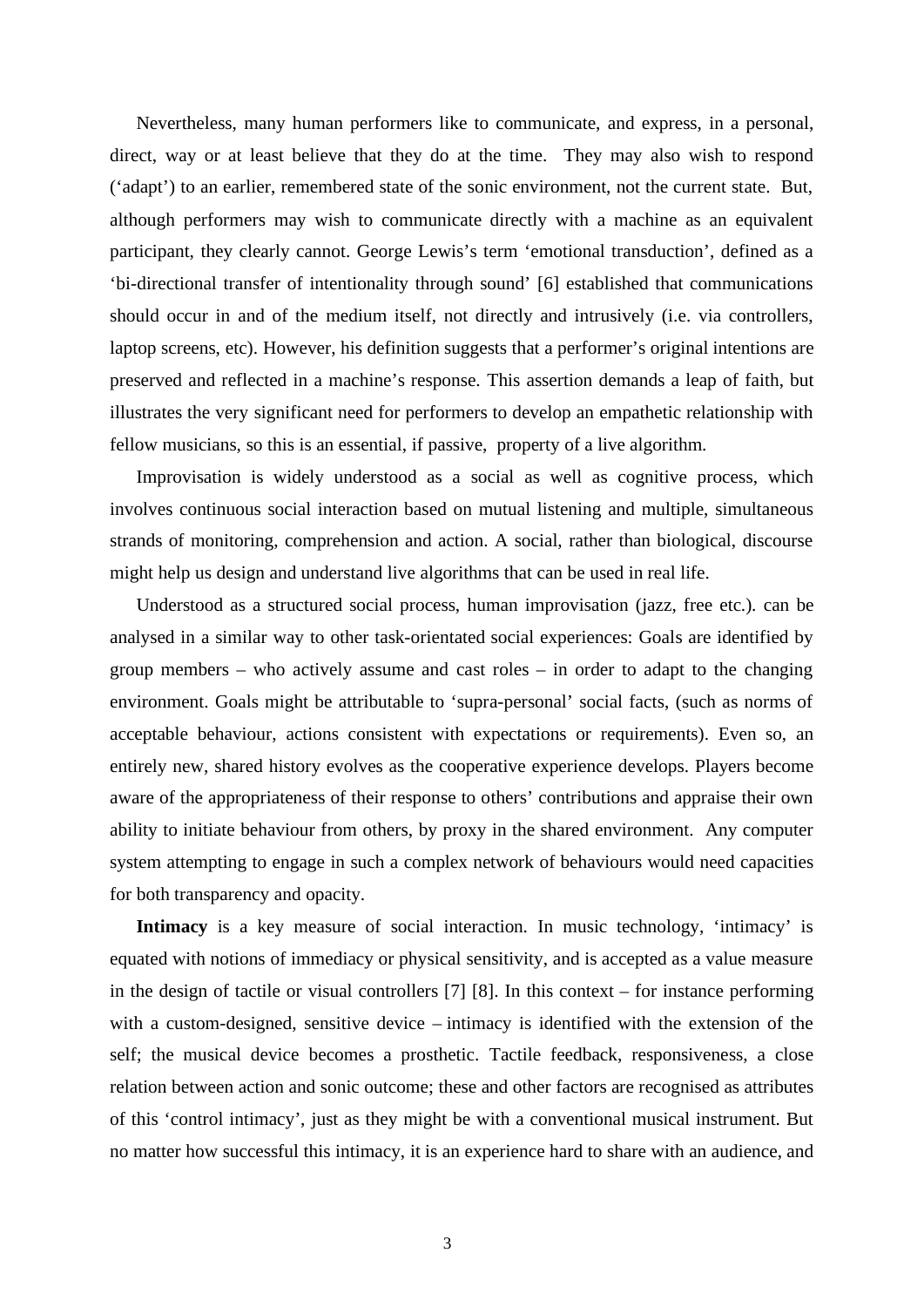the processes enjoyed by the performer could potentially be entirely opaque and incomprehensible to others.

Intimacy, as more commonly understood, refers not to an experience of technological embodiment, but to a social experience shared between individuals. It might also be an experience clearly evident to others. Social intimacy has been explored systematically in social science and psychology. Intimacy between two partners is described as a interactional process in which, for instance, revelatory self-disclosure finds validation through the other partner's response [9]; this is interpreted as evidence of an emergent and binding understanding. Intimacy is learned over time, through a series of transactions and negotiations; it cannot be designed or pre-arranged. Real intimacies are synonymous with trust, cohesiveness and psychological proximity [10]; trust that a partner will provide what is expected, (or more to the point, what is of benefit rather than harm), and cohesive in the sharing of experiences and aims.

Intimacy in musical performance – a sense of dialogue and exchange – might be evident to the listener/viewer either through sound alone or in some other form in performance. This could apply in composed and notated ensemble music as much as improvised music and might be taken as a profound measure of musical interaction (as explored for instance by Benson [11]. Could an autonomous computer performer participate in this 'social' process? Intimacy might be achieved if a machine were able to attend to all aspects of the sonic experience, in all its complexity, nuance and higher level characteristics, as a human might. Real-time audio analysis might allow this. Intimacy might be achieved if human and machine performers could adapt to each other and, especially, learn from one another.

Playing a certain phrase, sound event, gesture, or by electing to do nothing: these could all be interpreted as acts of self-disclosure that may produce a response that seems like a validation, or not. In any case, real-time learning, and an ability to act upon prior learning, seems absolutely essential. Such music could still be witnessed by others almost as a social process, and could still be developed and heard purely in terms of the medium itself, music, rather than through any other experience (e.g. visual) or subsequent spoken explanation.

These possibilities have been explored in a number of 'compositions' of mine (2006 present) for solo instrumentalist and a computer that employs real-time learning – a would-be live algorithm. These works include *au(or)a, piano\_prosthesis, oboe\_prosthesis, fluteprosthesis* and *cello-aura*.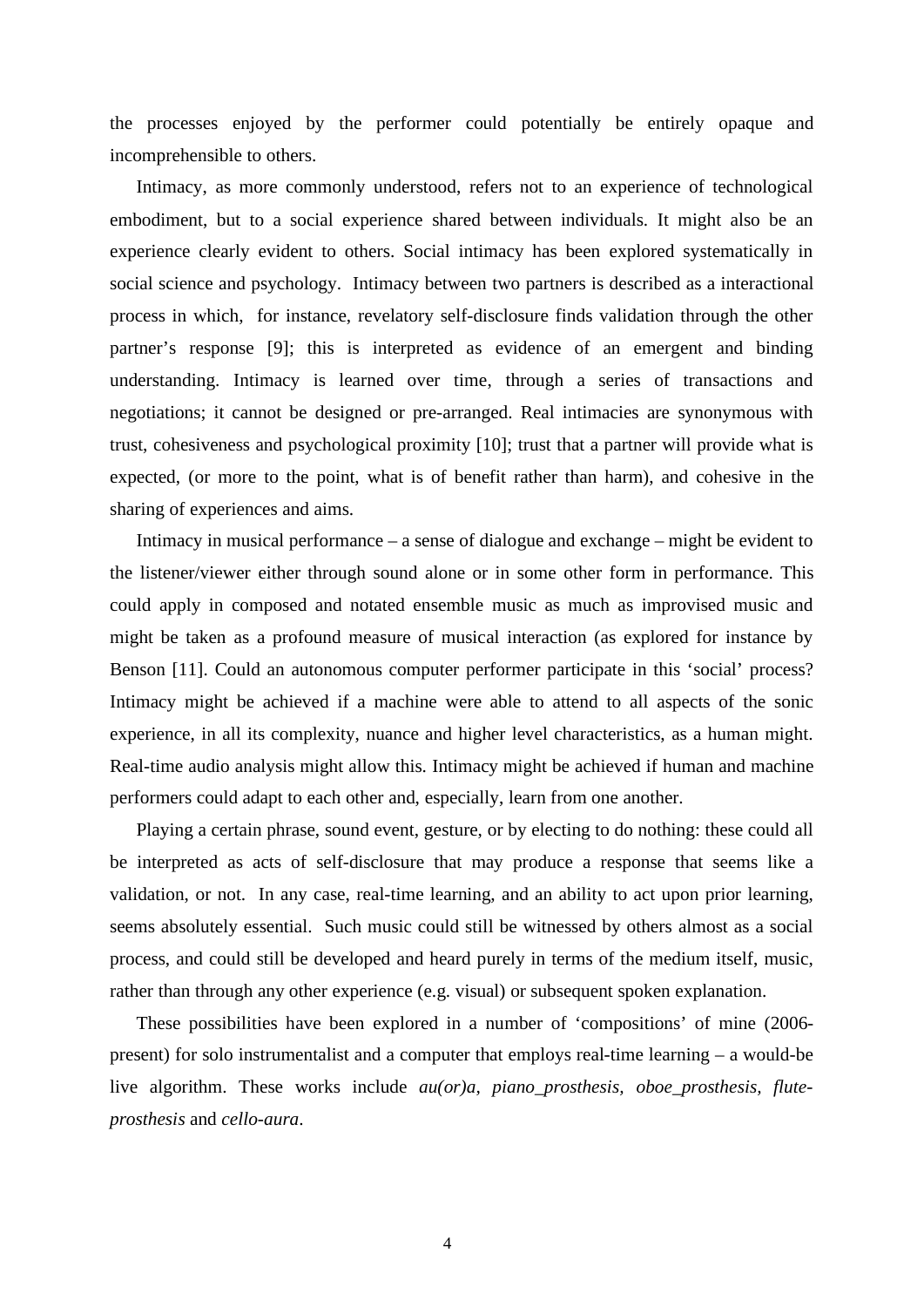### **3. Composition/improvisation systems**

The pieces listed above are in truth computer systems developed in Max/MSP; each has a distinct corpus of pre-recorded sound materials that are the basis for computer-originator sound, and each has a library of potential initial behaviours ; the analysis functions are also tailored to the instrument used. They are explored in more depth in other papers [12] [13] and recordings are available on the author's website [14]. In all these pieces the soloist's improvisation is analysed, encoded and used to train a neural network that can subsequently identify improvised musical materials if they recur. The network expresses its growing knowledge by producing, and modifying, its own musical behaviours; intermittently and covertly devising connections between the human music and its own repertory of sounds and gestures. As the machine learns, adapts and 'communicates', the player is invited to reciprocate. Through this quasi-social endeavour, a coherent musical structure may emerge, as the performance develops in complexity and intimacy.

A feed-forward neural network allows unsupervised sub-symbolic learning and classification. The multilayer perceptron neural network is trained using a back-propagation error algorithm. This type of network benefits from a capacity for generalisation and tolerance to apparently unpredictable or contradictory data; consequently it is well suited to classifying analysis of improvised music.

There are two analysis functions. The first focuses on pitch; the implied harmonic characteristics of the improvisation (rather than just step-by-step note progression) and executes a harmonic function to extend the characteristics logically, providing a related, wider pitch resource for subsequent synthensis. The second analysis is independent of this, and measures characteristics of the performance based on various audio descriptors (loudness, brightness, duration between events, sustained-ness, frequency etc.), calculated as moving average and standard deviation over a fixed period (usually 5 or 10 seconds); this data is used as inputs to the neural network. Rather than observing a simple stream of events, the analysis attempts to represent a musical behaviour in such broad terms: this is relevant to the exigencies of freely improvised music, although the analysis is, in itself, only indicative. It is adaptable however, as the individual descriptors in themselves are of less significance than the composite representation offered.

The purpose of the network is to classify novel performance behaviours, in order to acquire a library of learned states for future reference. This learning is applied – while the improvisation continues and the network runs – to assess incoming states in comparison to those already known: the aim being to identify musical behaviours that are well defined and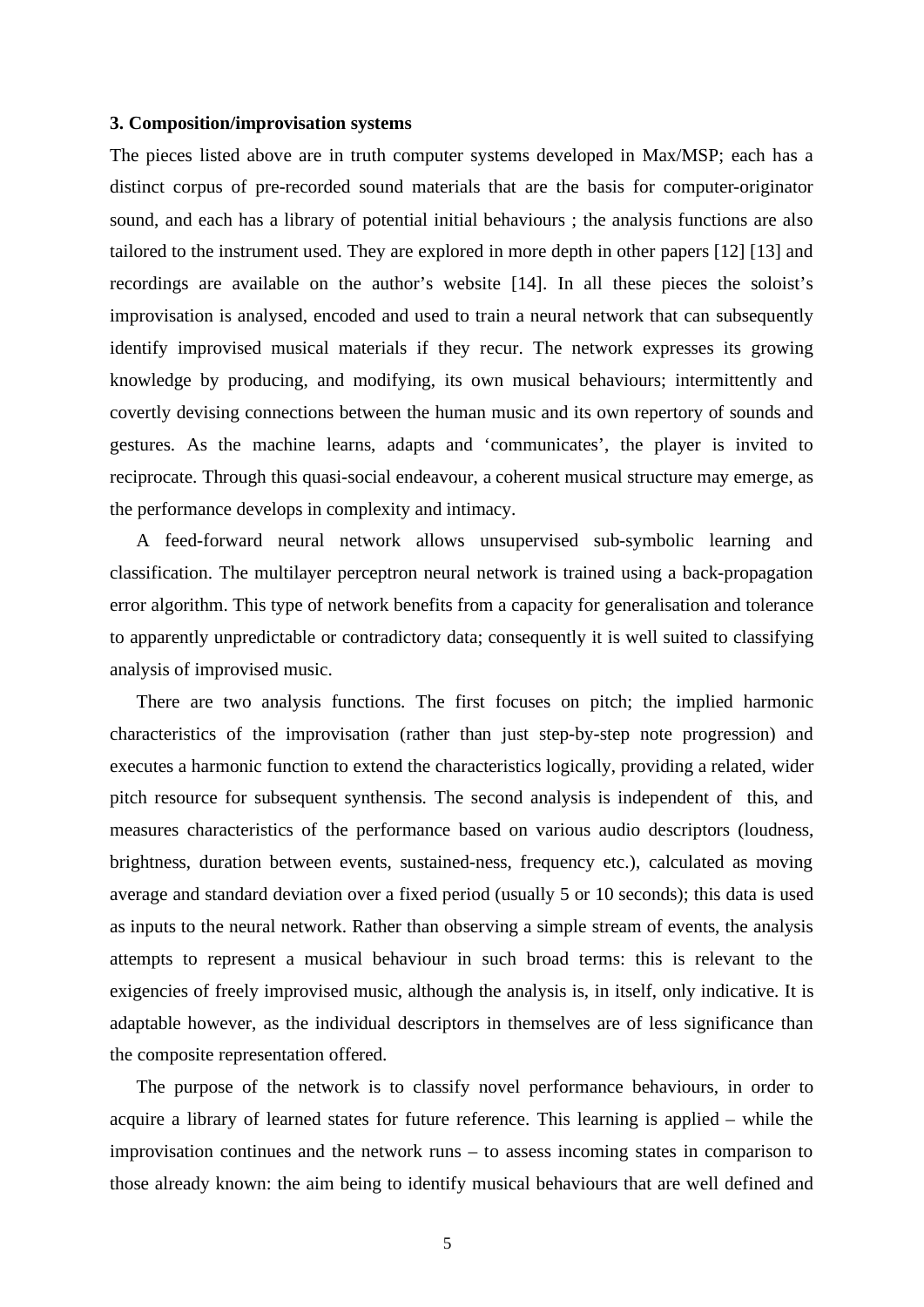contrasting, so the network can respond effectively to a broad range of subsequent musical activity. To achieve this, retraining only occurs if a fitness function is satisfied, a measure of the similarity of the current state to those previously learned.

The effect desired is a system that displays attributes of adaptability and intimacy; able to respond and provoke in an effective, musical way. Some players who have worked regularly with the system have found it is possible to engage with it as if there is another, thinking, participant. Flautist Anne Le Berge (*flute\_prosthesis*) writes:

*"... I am using a form of free association ...which is more and more guided and influenced by the responses of the computer....feels like I'm exposing or revealing more of myself than I have previously. That comes from trusting the patch and probably the audience... it.works best when the performer enters into a fantasy world that includes the Max/MSP patch as a truly creatively responding being. Even though this fantasy is still somewhat a leap of faith, it does allow the computer and the performer the opportunity to create an atmosphere of invention / interaction / respect."*

Many composers and performers are looking for opportunities to re-think creative methodologies and compositional techniques, and consider how rapidly developing technologies impact on musicians' thinking about identity, performance practice, authorship and autonomy. Live algorithms might offer genuine creative innovation, and of course be amenable and challenging for performers, too.

### **References**

[1] Blackwell, T. & Young, M. "Live Algorithms" *Artificial Intelligence and Simulation of Behaviour Quarterly* 122, pp7-9, 2005.

[2] www.livealgorithms.org

[3] Miranda, E. & Biles, A. eds. *Evolutionary Computer Music*. New York: Springer, 2007.

[4] Blackwell, T. & Young, M. "Self-Organised Music". *Organised Sound* 9(2) pp. 123-136, 2004.

[5] Blackwell, T. & Young, M. "Swarm Granulator" in Raidl, G. R. et al eds: *EvoWorkshops 2004,* LNCS 3005, pp 399-408, 2004.